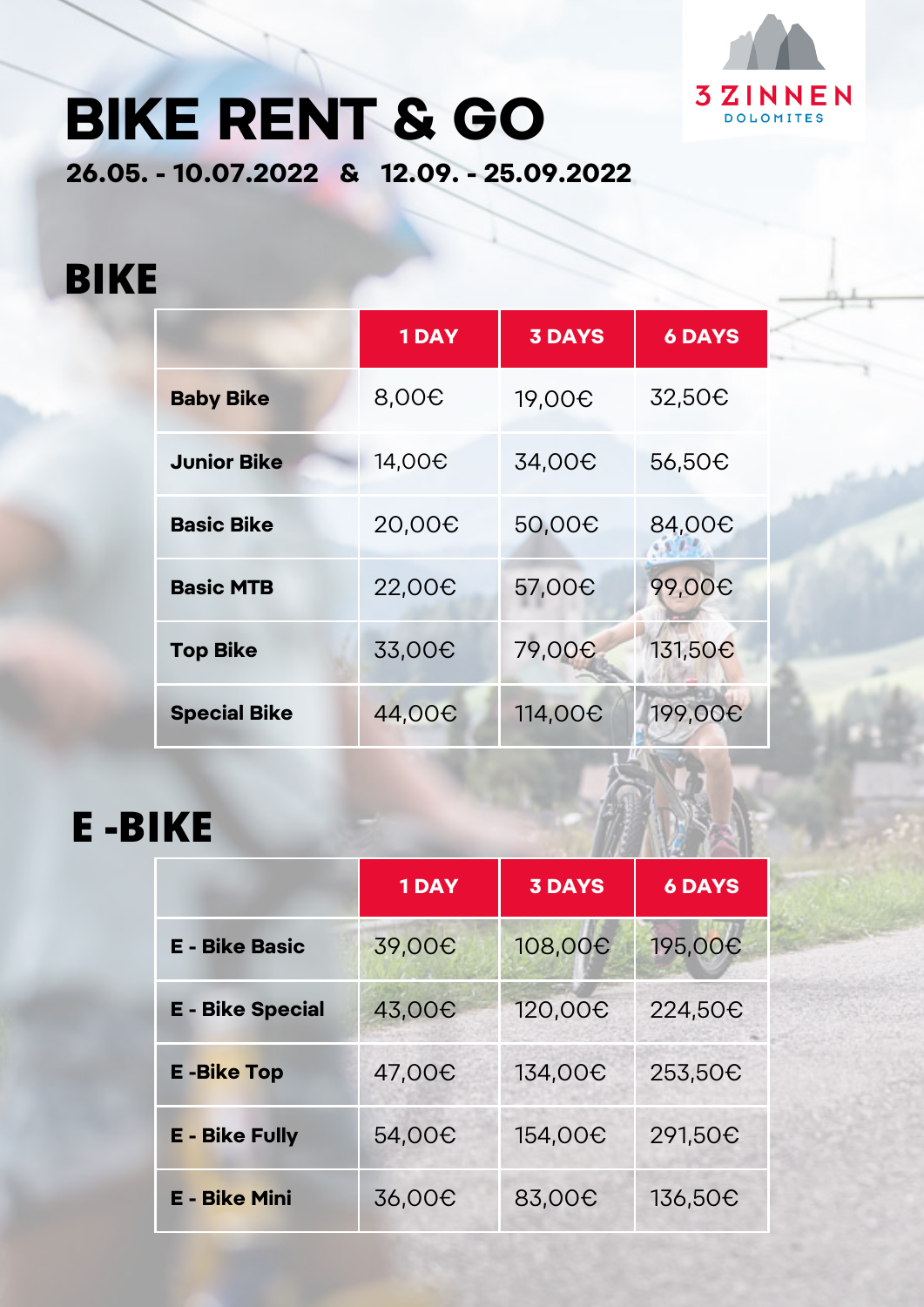

## **ACCESSOIRES**

|                                                                     | <b>1DAY</b>        | <b>3 DAYS</b>     | <b>6 DAYS</b>      |
|---------------------------------------------------------------------|--------------------|-------------------|--------------------|
| Anhänger   Carellino   Trailer                                      | 14,00 <del>0</del> | 39,00€            | 67,00€             |
| Kindersitz   Seggiolino   Baby<br><b>Seat</b>                       | $4,00\epsilon$     | 8,00 <del>C</del> | 14,00 <del>0</del> |
| <b>Babyschale   Seggiolino per</b><br>neonati   Baby newborn insert | 3,00€              | 9,00€             | 18,00 <del>C</del> |
| <b>Helm   Casco   Helmet</b>                                        | $4,00\epsilon$     | 8,00€             | 14,00 <del>0</del> |
| Korb   Cestino   Basket                                             | 3,00€              | 9,00 <del>C</del> | 18,00 <del>C</del> |
| Schloss   Lucchetto   Lock                                          | 1,00C              | 3,00€             | 6,00C              |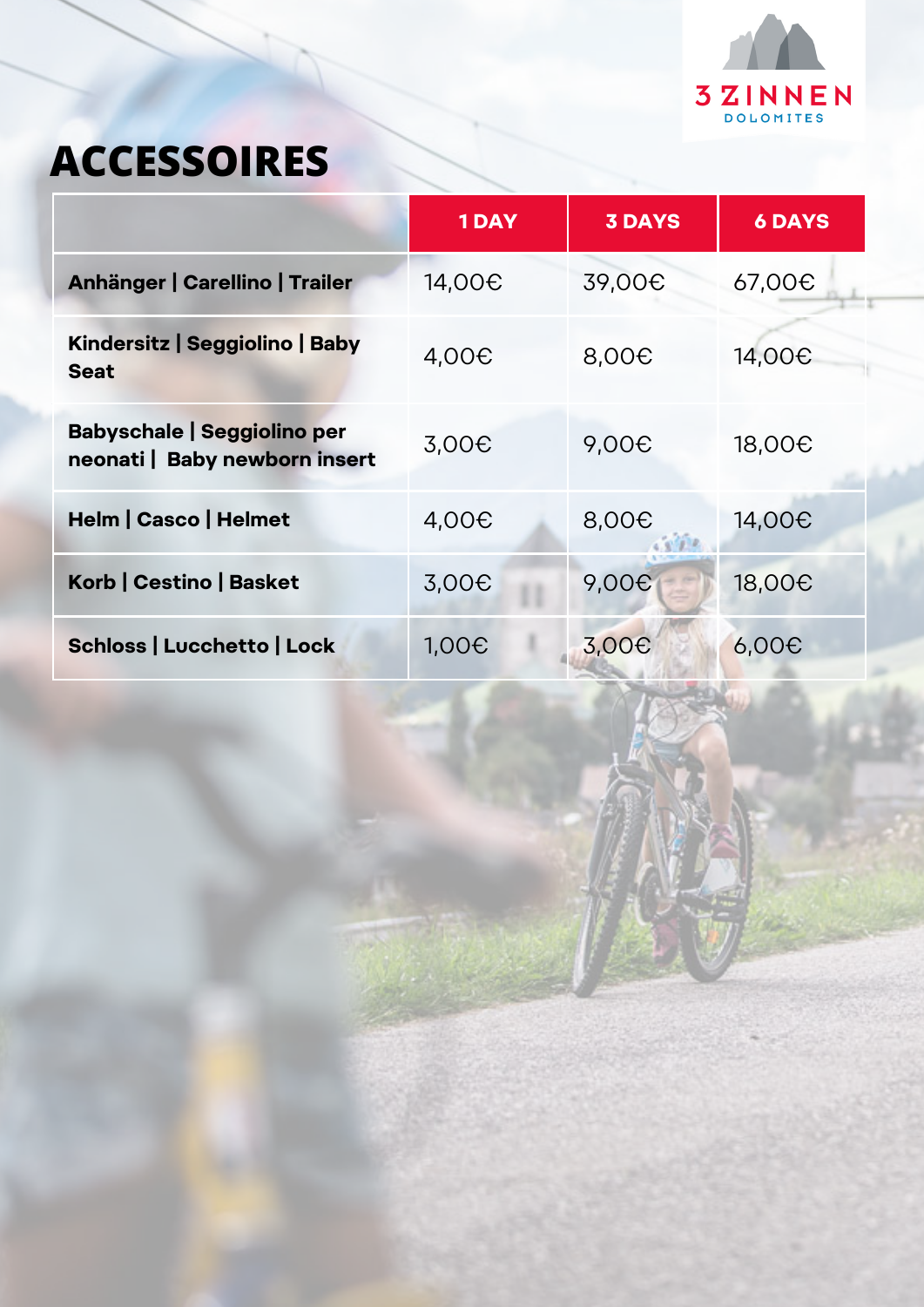

# **BIKE RENT & GO**

**11.07. - 11.09.2022**

#### **BIKE**

|                     | <b>1DAY</b>        | <b>3 DAYS</b>       | <b>6 DAYS</b>      |
|---------------------|--------------------|---------------------|--------------------|
| <b>Baby Bike</b>    | 11,00 <del>C</del> | 24,00 <del>0</del>  | 41,50€             |
| <b>Junior Bike</b>  | 18,00 <del>C</del> | 36,50 <del>C</del>  | 60,00 <del>0</del> |
| <b>Basic Bike</b>   | 22,00 <del>0</del> | 52,50€              | 87,50 <sub>€</sub> |
| <b>Basic MTB</b>    | 24,50€             | 62,50€              | 109,00€            |
| <b>Top Bike</b>     | 38,00 <del>C</del> | 89,50€              | 151,00€            |
| <b>Special Bike</b> | 49,00 <del>C</del> | 129,00 <del>0</del> | 226,50€            |

### **E -BIKE**

|                         | <b>1DAY</b>        | <b>3 DAYS</b>      | <b>6 DAYS</b>       |
|-------------------------|--------------------|--------------------|---------------------|
| <b>E</b> - Bike Basic   | 44,00 <del>0</del> | 120,00€            | 217,00€             |
| <b>E</b> - Bike Special | 48,00€             | 133,00€            | 248,00€             |
| <b>E-Bike Top</b>       | 52,00€             | 148,00€            | 280,50€             |
| <b>E - Bike Fully</b>   | 59,00 <del>C</del> | 167,50€            | 317,50 <sub>€</sub> |
| <b>E - Bike Mini</b>    | 39,00 <del>C</del> | 90,00 <del>€</del> | 147,50 <del>C</del> |